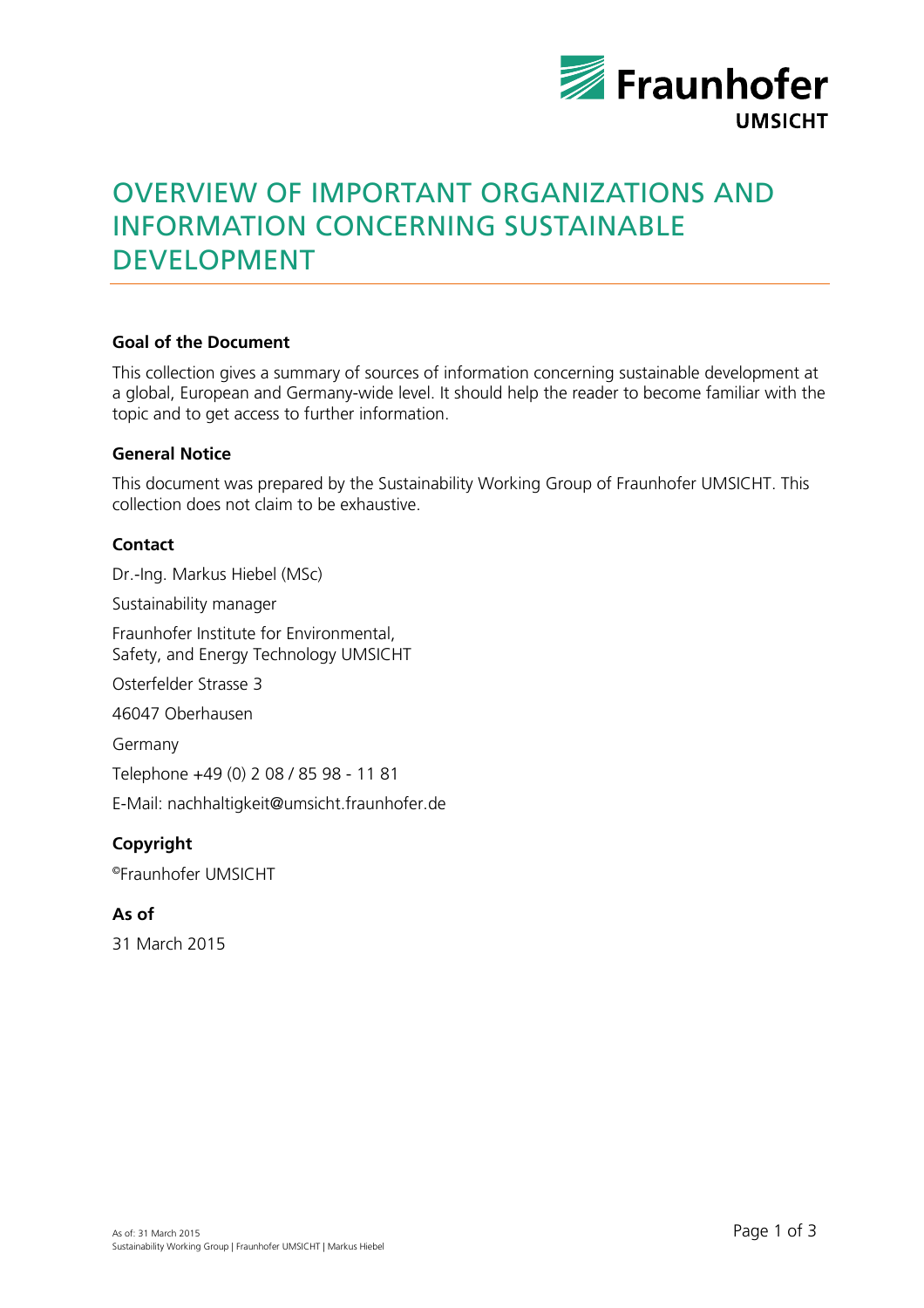

## **International and European Organizations**

Global aims of the United Nations (until 2015 Millennium Goals; after 2015 Sustainable Development Goals) http://www.un.org/millenniumgoals/ https://sustainabledevelopment.un.org/topics/sustainabledevelopmentgoals

United Nations: Commission on Sustainable Development (CSD) https://sustainabledevelopment.un.org/csd.html

EU: Responsible Research and Innovation: Science with and for Society http://ec.europa.eu/research/swafs/index.cfm?pg=home and http://rri-tools.eu

EU: Sustainable and Responsible Business http://ec.europa.eu/enterprise/policies/sustainable-business/corporate-socialresponsibility/index\_en.htm

### **Reporting**

»The UN Global Compact is a strategic initiative for businesses that are committed to aligning their operations and strategies with ten universally accepted principles in the areas of human rights, labour, environment and anti-corruption«. https://www.unglobalcompact.org/AboutTheGC/index.html

Global Reporting Initiative: Most used standard for sustainability reporting worldwide. https://www.globalreporting.org/Pages/default.aspx

German sustainability strategy http://www.bundesregierung.de/Webs/Breg/EN/Issues/Sustainability/\_node.html

German Advisory Council on Global Change (WBGU), among others World in Transition- A Social Contract for Sustainability http://www.wbgu.de/en/home/

German Council for Sustainable Development (RNE) and the German Sustainability Code http://www.nachhaltigkeitsrat.de/en/home/ http://www.deutscher-nachhaltigkeitskodex.de/en/home.html

BMBF Framework Programme Research for Sustainable Development (FONA) http://www.fona.de/en/10011

NaWis – Sustainable Science (Blog) http://nachhaltigewissenschaft.blog.de/ (only in German)

Competence Centre for sustainable procurement for the support of public clients with the attention on the criteria of sustainability with procurement plans http://www.nachhaltige-beschaffung.info/DE/Allgemeines/allgemeines\_node.html (only in German)